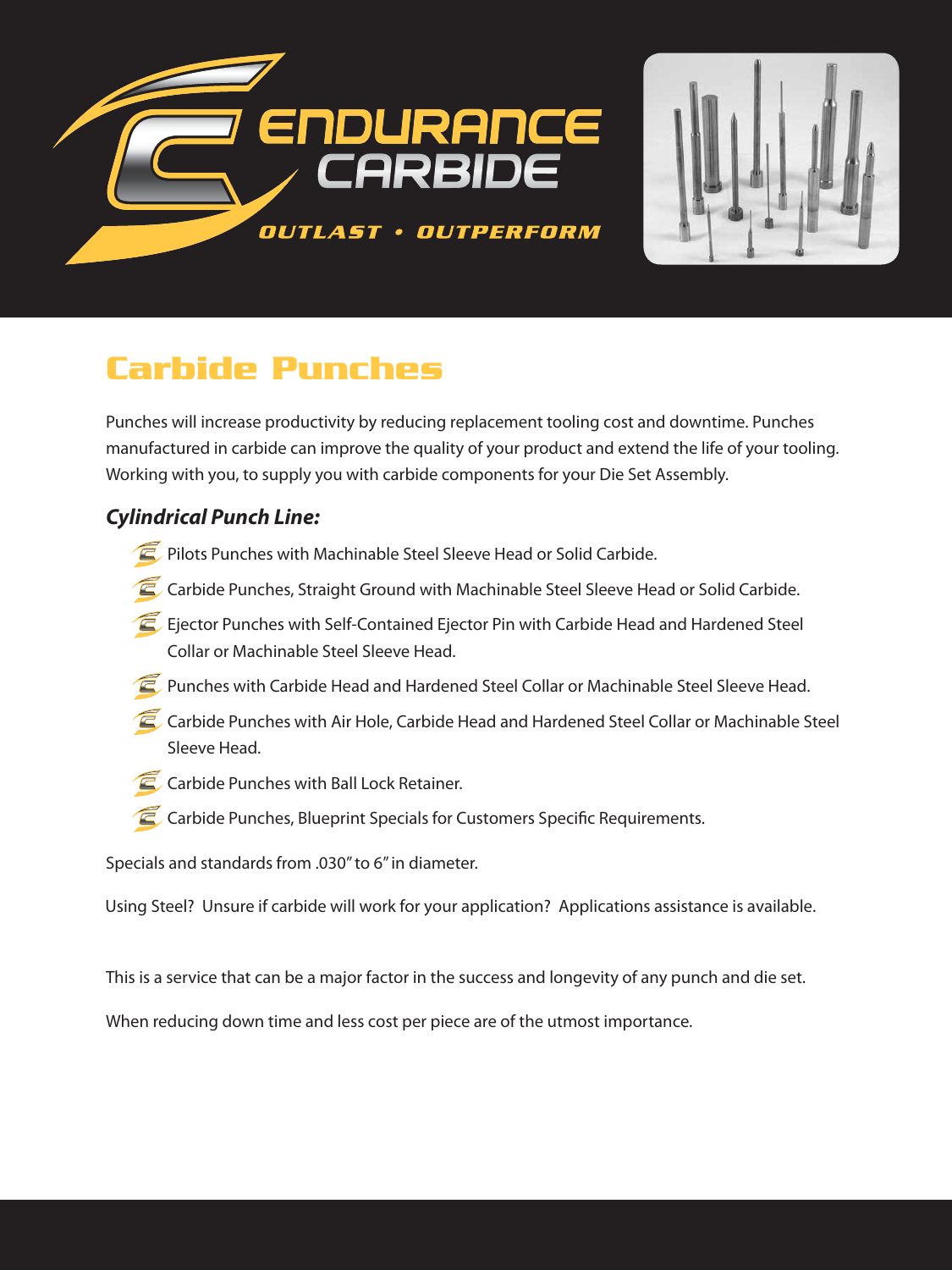

## **Carbide Bushings from Endurance Carbide will reduce your down time**

- **Carbide Press Fit Bushings -** Endurance Carbide manufactures tungsten carbide bushings that are made with or without heads. They are normally used when the bushing is not to be replaced during the life of the jig.
- *Carbide Fixed Renewable Bushings* Endurance Carbide manufactures tungsten carbide bushings with "F" or "XF" locks. These will be used where several bushings are required during the life of the jig. They can be replaced without removing the fixture from the machine.
- **C** Carbide Slip or Slip Fixed Renewable Bushings Endurance Carbide manufactures tungsten carbide Slip and Slip Fixed Renewable Bushings. These are selected for applications requiring several operations with the same machine.
- *Carbide Direct Coolant Bushings* Endurance Carbide manufactures tungsten carbide direct coolant bushings of all types, grades and sizes to our customer's specifications. Tungsten carbide direct coolant bushings will improve cooling and chip flushing during the drilling process and improve the life of the drill.
- *Carbide Blueprint Special Bushings* Endurance Carbide manufactures tungsten carbide blueprint special bushings for many industries with a wide array of applications.
- *Carbide Gun Drill Insert Bushings* Endurance Carbide manufactures tungsten carbide (GDI) Gun Drill Insert Bushings. We will manufacture them to your specific ID sizes, and determine proper tungsten carbide grade to meet your requirements. The ID, OD, and face of the GDI tungsten carbide bushing are ground concentric and square within .0002 T.I.R.

#### *Carbide Jig Bushings, Carbide Chip Breaker Bushing*

| <b>ANSI/STANDARD DRILL BUSHINGS:</b> |                                                  |  |  |  |
|--------------------------------------|--------------------------------------------------|--|--|--|
| I.D. Range<br>(Std. Drill Size)      | Standard I.D. Tolerance<br>(add to nominal I.D.) |  |  |  |
| #60 to 1/4"                          | $+.0001$ to $+.0004$                             |  |  |  |
| Over 1/4" to 3/4"                    | $+.0001$ to $+.0005$                             |  |  |  |
| Over 3/4" to 1-1/2"                  | $+.0002$ to $+.0006$                             |  |  |  |
| Over 1-1/2" to 2-3/4"                | $+.0003$ to $+.0007$                             |  |  |  |

| <b>REAMER BUSHINGS:</b>         |                                                  |  |  |  |
|---------------------------------|--------------------------------------------------|--|--|--|
| I.D. Range<br>(Std. Drill Size) | Standard I.D. Tolerance<br>(add to nominal I.D.) |  |  |  |
| Up to $1/4$ "                   | $+.0005$ to $+.0008$                             |  |  |  |
| Over 1/4" to 1"                 | $+.0006$ to $+.0010$                             |  |  |  |
| Over 1"                         | $+.0008$ to $+.0012$                             |  |  |  |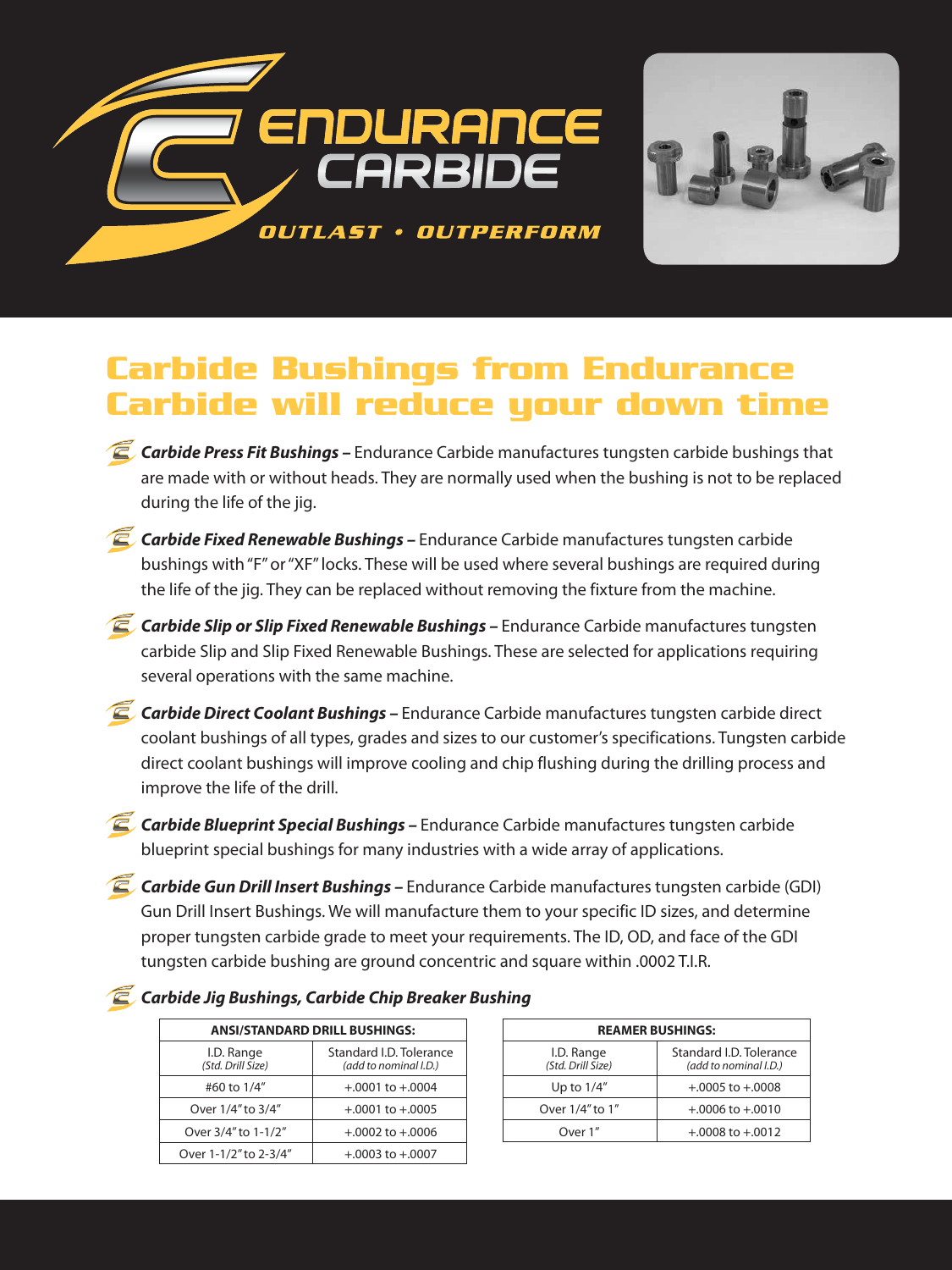



## **ENDURANCE CARBIDE Gages last "40 TIMES" longer than steel**

- *Reversible Plug Gages* Single or double ended for size control of holes and other applications. The reversible carbide plug gage has the advantage that it can be reversed and used at the opposite end when one end becomes worn and the member goes out of tolerance. Color coded handles for easy identification. Green for "Go" members, and Red for "No Go" members. Depth steps, and extra length members also available upon request at an additional cost.
- **Progressive Gages –** Complete internal gage with GO & NO GO sections combined on a single member. This type of gage is suitable for checking a short hole.
- **Taplerlock Gage –** Designed for larger diameter gaging members. Size can be applied similar to reversible plug gages. The Go and No Go have different lengths of gaging surface – No Go being shorter. Depth steps, and extra length members available upon request at an additional cost.
- **Z** Master Setting Disks Master setting disks are used for setting various types of comparators, snap gages and other types of precision gages. Insulated grips on the end of the master setting disks prevent heat distortion.
- *Inserted Rings/Solid Carbide Ring Gages An external gage of cylindrical form used for the size* control of external diameters. Gages can be supplied with carbide inserted into a steel body or solid carbide depending upon your application.
- **Gage Reconditioning Services –** We will recondition M. Curry or competitive Tungsten Carbide ring gages to practical larger diameters. Prices for salvaging will be submitted on receipt of worn gages after inspection for salvage possibilities. In ordering, please state size, direction and tolerance class required for respective gages.

*All gages are manufactured to A.G.D. standards in the controlled environment of our metrology lab.*

| SIZE RATING |            |          | Class X | Class Y | Class Z |
|-------------|------------|----------|---------|---------|---------|
| Above       | To & Incl. | Class XX |         |         |         |
| .029        | .825       | .00002   | .00004  | .00007  | .00010  |
| .825        | 1.510      | .00003   | .00006  | .00009  | .00012  |
| 1.510       | 2.510      | .00004   | .00008  | .00012  | .00016  |